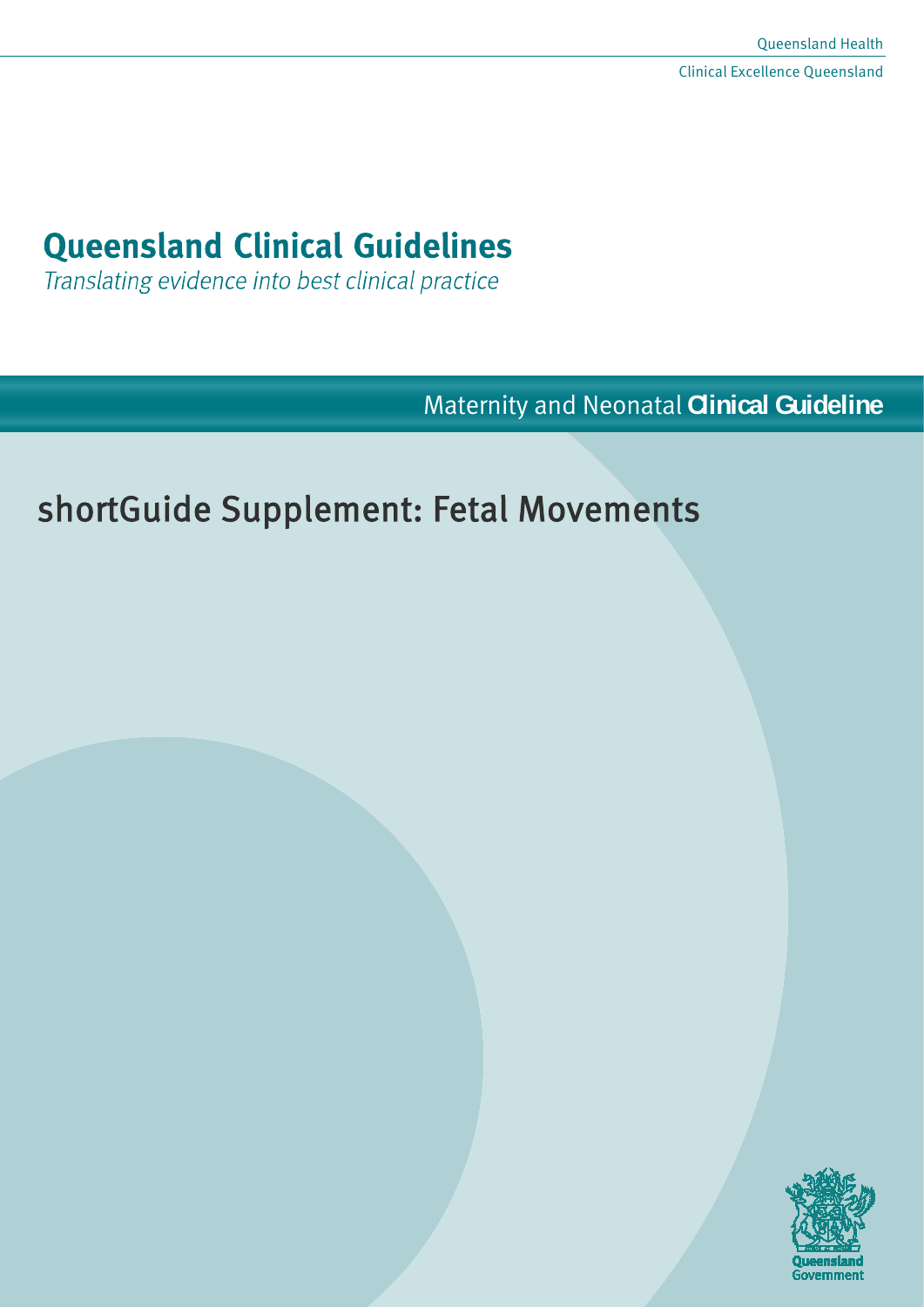#### **Table of Contents**

| $\mathbf{1}$   |       |  |
|----------------|-------|--|
|                | 1.1   |  |
|                | 1.2   |  |
| $\overline{2}$ |       |  |
|                | 2.1   |  |
| 3              |       |  |
|                | 3.1   |  |
|                | 3.2   |  |
|                | 3.3   |  |
|                | 3.4   |  |
|                | 3.4.1 |  |
| $\overline{4}$ |       |  |
|                | 4.1   |  |
|                | 4.2   |  |
| 5 <sup>1</sup> |       |  |
|                | 5.1   |  |
| 6              |       |  |
|                | 6.1   |  |
|                | 6.2   |  |
|                | 6.3   |  |
|                | 6.3.1 |  |
|                | 6.3.2 |  |
|                | 6.3.3 |  |
|                | 6.4   |  |
|                | 6.5   |  |
|                | 6.6   |  |
|                |       |  |

#### **List of Tables**

© State of Queensland (Queensland Health) 2020



This work is licensed under a Creative Commons Attribution-NonCommercial-NoDerivatives V4.0 International licence. In essence, you are free to copy and communicate the work in its current form for non-commercial purposes, as long as you attribute Queensland Clinical Guidelines, Queensland Health and abide by the licence terms. You may not alter or adapt the work in any way. To view a copy of this licence, visit https://creativecommons.org/licenses/by-no nd/4.0/deed.en

For further information contact Queensland Clinical Guidelines, RBWH Post Office, Herston Qld 4029, email Guidelines@health.qld.gov.au, For permissions beyond the scope of this licence contact: Intellectual Property Officer, Queensland Health, GPO Box 48, Brisbane Qld 4001, email ip\_officer@health.qld.gov.au, phone (07) 3234 1479.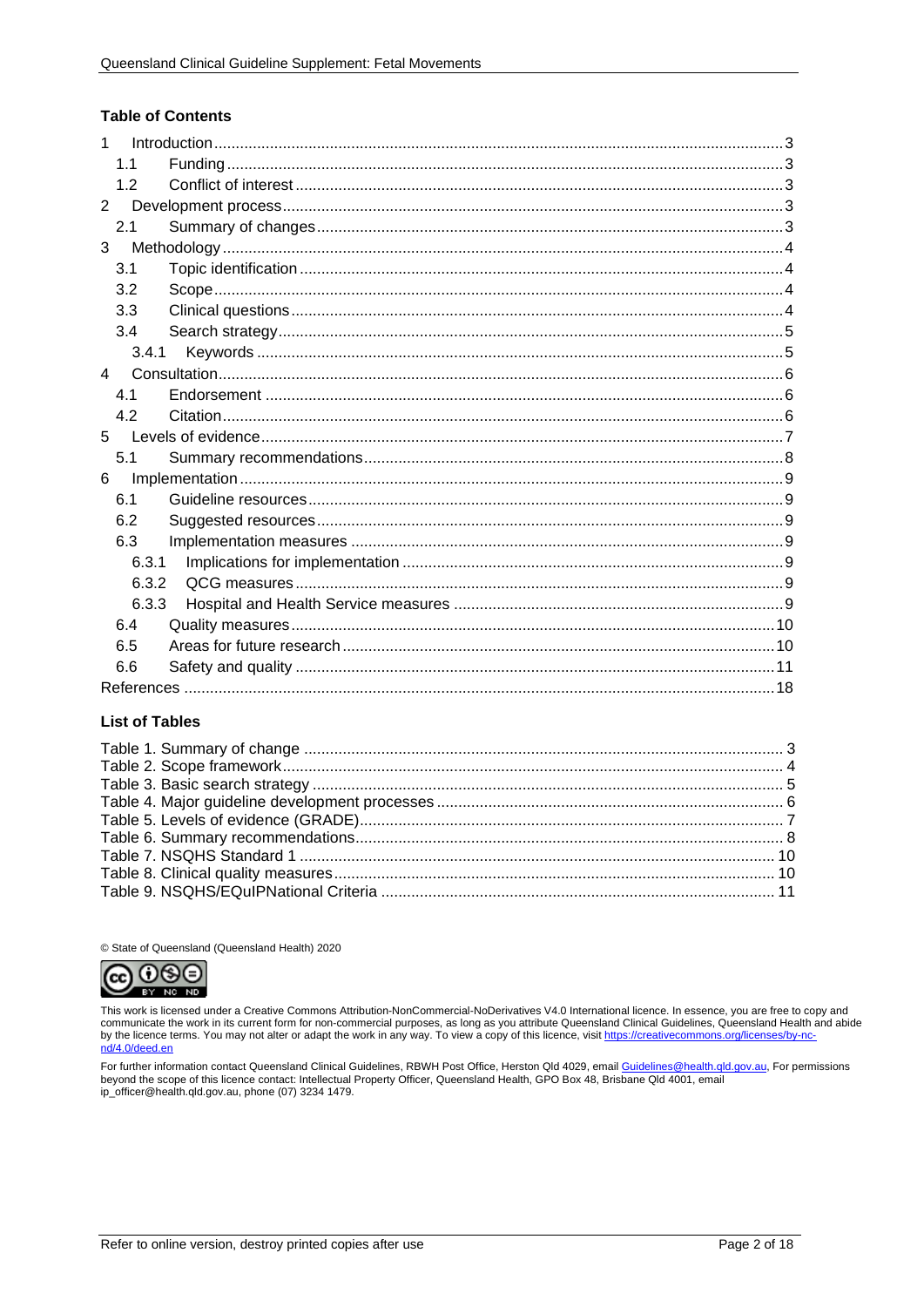# <span id="page-2-0"></span>**1 Introduction**

This document is a supplement to the Queensland Clinical Guideline (QCG) *Fetal movements.* It provides supplementary information regarding guideline development, makes summary recommendations, suggests measures to assist implementation and quality activities and summarises changes (if any) to the guideline since original publication. Refer to the guideline for abbreviations, acronyms, flow charts and acknowledgements.

## <span id="page-2-1"></span>**1.1 Funding**

The development of this guideline was funded by Healthcare Improvement Unit, Queensland Health. Consumer representatives were paid a standard fee. Other working party members participated on a voluntary basis.

## <span id="page-2-2"></span>**1.2 Conflict of interest**

Declarations of conflict of interest were sought from working party members as per the Queensland Clinical Guidelines *[Conflict of Interest](http://www.health.qld.gov.au/qcg/development#coi)* statement. No conflict of interest was identified.

## <span id="page-2-3"></span>**2 Development process**

<span id="page-2-4"></span>This version of the guideline followed the [Change Request](https://www.health.qld.gov.au/__data/assets/pdf_file/0025/364723/o-developprocess.pdf) process.

## **2.1 Summary of changes**

Consider section break and landscape orientation Queensland clinical guidelines are reviewed every 5 years or earlier if significant new evidence emerges. [Table 1](#page-2-5) provides a summary of changes made to the guidelines since original publication.

<span id="page-2-5"></span>Table 1. Summary of change

| <b>Publication date</b><br>Endorsed by:                                                                               | <b>Identifier</b> | Summary of major change                                                                                                                                                              |  |
|-----------------------------------------------------------------------------------------------------------------------|-------------------|--------------------------------------------------------------------------------------------------------------------------------------------------------------------------------------|--|
| October 2018<br><b>QCG Steering Committee</b><br>Statewide Maternity and<br><b>Neonatal Clinical Network</b><br>(QLD) | 18.46-V1-R23      | First publication                                                                                                                                                                    |  |
|                                                                                                                       |                   | <b>Tables:</b> Fetal maternal transfusion and<br>Ongoing management and                                                                                                              |  |
| September 2020                                                                                                        | 18.46-V2-R23      | <b>Flowchart: Altered fetal movements</b><br>Flow cytometry or Kleihauer-Betke<br>• Added: Consult with haematology service<br>at testing pathology laboratory for<br>preferred test |  |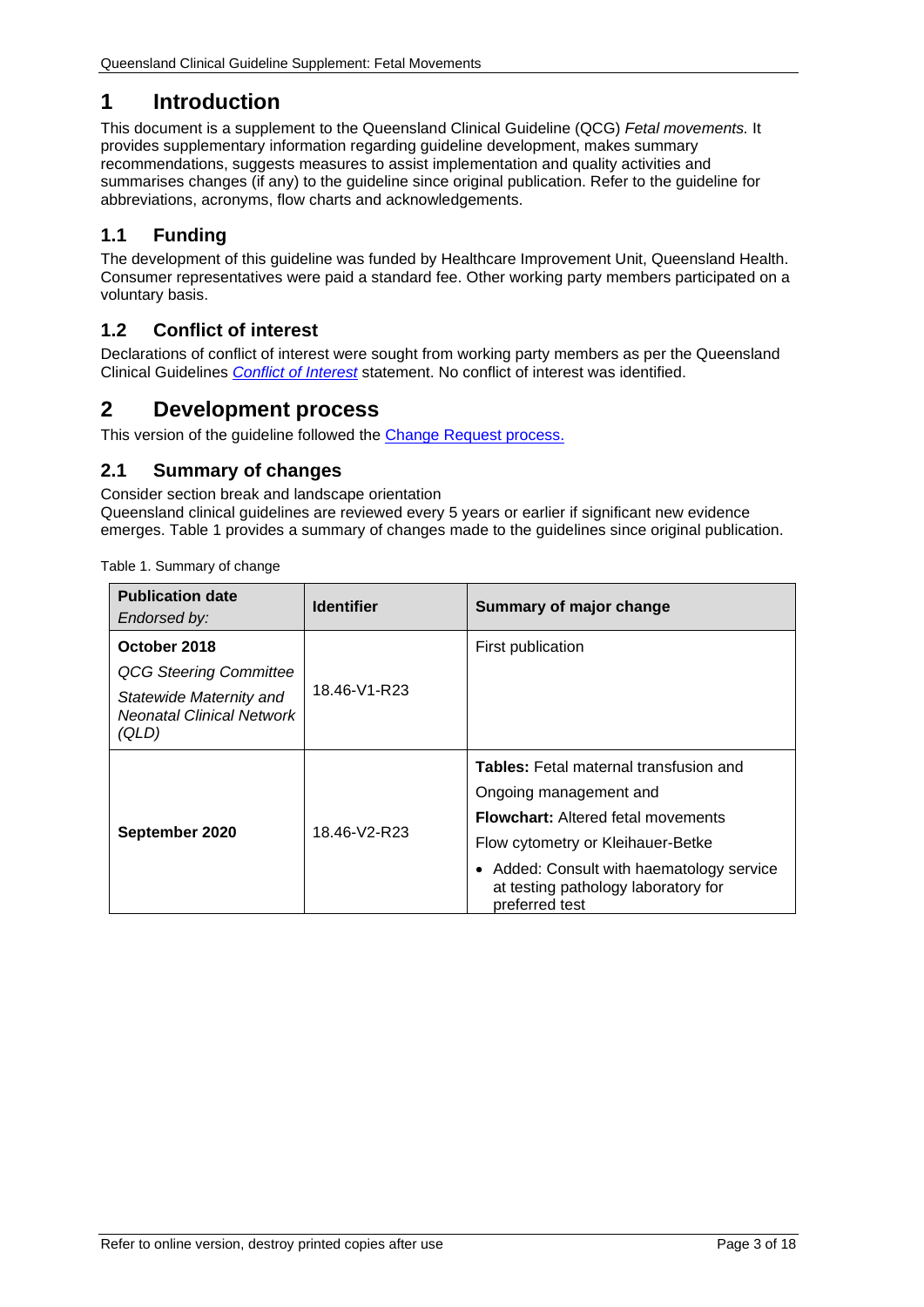# <span id="page-3-0"></span>**3 Methodology**

Queensland Clinical Guidelines (QCG) follows a rigorous process of guideline development. This process was endorsed by the Queensland Health Patient Safety and Quality Executive Committee in December 2009. The guidelines are best described as 'evidence informed consensus guidelines' and draw from the evidence base of existing national and international guidelines and the expert opinion of the working party.

## <span id="page-3-1"></span>**3.1 Topic identification**

The topic was identified as a priority by the Stillbirth guideline review working party in 2017 and endorsed for development by the QCG steering committee in February 2018.

## <span id="page-3-2"></span>**3.2 Scope**

<span id="page-3-4"></span>The scope of the guideline was determined using the following framework.

|  | Table 2. Scope framework |  |
|--|--------------------------|--|
|--|--------------------------|--|

| <b>Scope framework</b>                  |                                                                                                                                     |  |  |  |
|-----------------------------------------|-------------------------------------------------------------------------------------------------------------------------------------|--|--|--|
| <b>Population</b><br>All pregnant women |                                                                                                                                     |  |  |  |
| <b>Purpose</b>                          | Identify relevant evidence related to:                                                                                              |  |  |  |
|                                         | Diagnosis, assessment and management of condition                                                                                   |  |  |  |
|                                         | Support:                                                                                                                            |  |  |  |
| Outcome                                 | • Woman's understanding of normal fetal movements and when to seek<br>advice                                                        |  |  |  |
|                                         | • Accurate assessment of changed or decreased fetal movements (DFM)<br>Best practice investigations and management during pregnancy |  |  |  |
|                                         | • Routine antenatal care                                                                                                            |  |  |  |
| <b>Exclusions</b>                       | Ongoing management of women with abnormal investigations                                                                            |  |  |  |
|                                         | • CTG monitoring/interpretation                                                                                                     |  |  |  |
|                                         | Management of high risk pregnancy                                                                                                   |  |  |  |

## <span id="page-3-3"></span>**3.3 Clinical questions**

The following clinical questions were generated to inform the guideline scope and purpose:

- What are the normal patterns of FM?
- What factors affect FM?
- How are FM assessed?
- What is the initial management of DFM?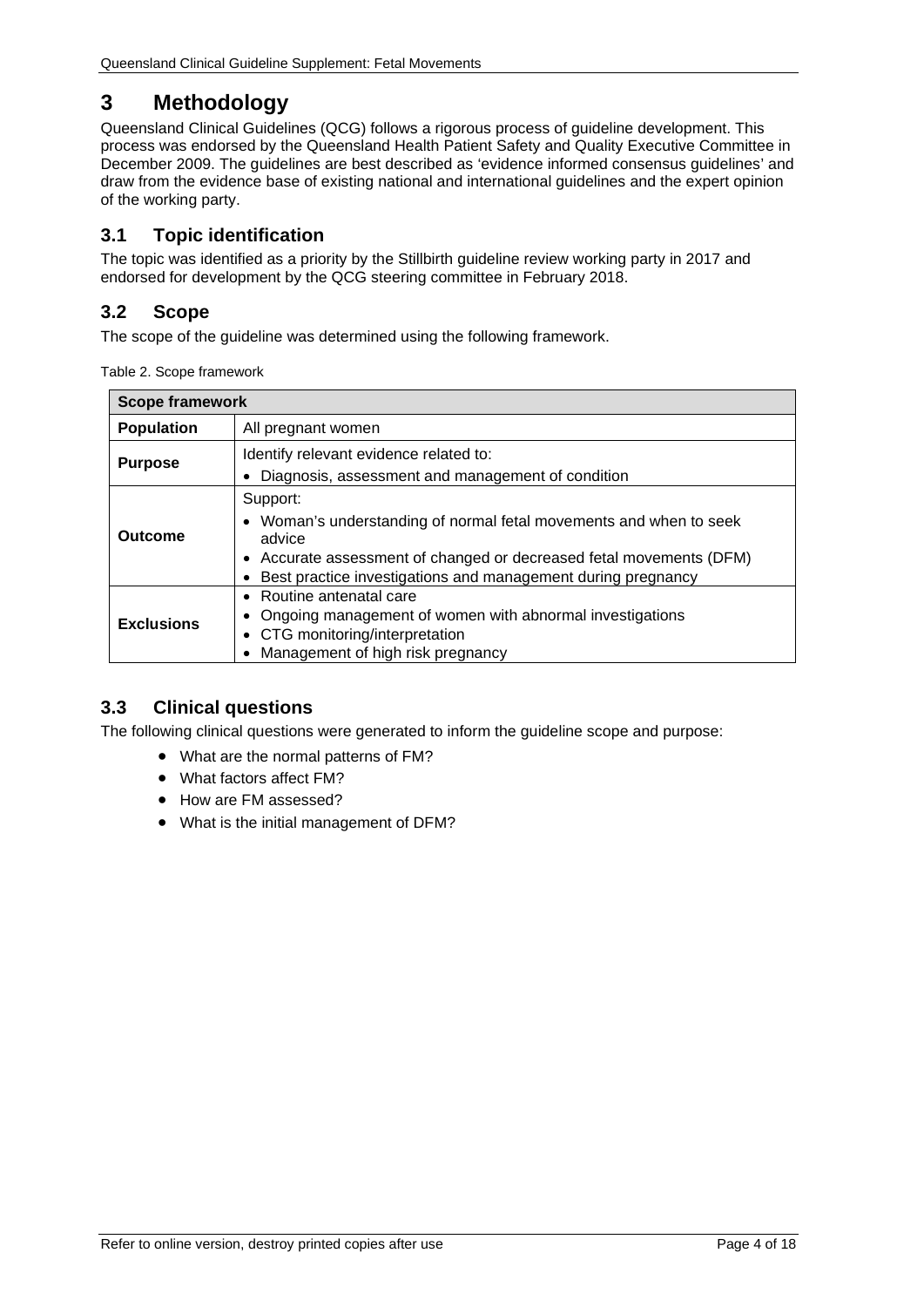## <span id="page-4-0"></span>**3.4 Search strategy**

A search of the literature was conducted during March–April 2018. The QCG search strategy is an iterative process that is repeated and amended as guideline development occurs (e.g. if additional areas of interest emerge, areas of contention requiring more extensive review are identified or new evidence is identified). All guidelines are developed using a basic search strategy. This involves both a formal and informal approach.

<span id="page-4-2"></span>

| Table 3. Basic search strategy |  |
|--------------------------------|--|
|                                |  |

| <b>Step</b>    |                                                                                                             | <b>Consideration</b>                                                                                                                                                                                                                                                                                                                                                                                                                                                                                                                               |  |
|----------------|-------------------------------------------------------------------------------------------------------------|----------------------------------------------------------------------------------------------------------------------------------------------------------------------------------------------------------------------------------------------------------------------------------------------------------------------------------------------------------------------------------------------------------------------------------------------------------------------------------------------------------------------------------------------------|--|
| 1 <sub>1</sub> | Review clinical guidelines<br>developed by other<br>reputable groups relevant to<br>the clinical speciality | This may include national and/or international guideline<br>writers, professional organisations, government<br>organisations, state based groups.<br>• This assists the guideline writer to identify:<br>o The scope and breadth of what others have found useful<br>for clinicians and informs the scope and clinical question<br>development<br>o Identify resources commonly found in guidelines such as<br>flowcharts, audit criteria and levels of evidence<br>o Identify common search and key terms<br>o Identify common and key references |  |
| 2.             | Undertake a foundation<br>search using key search<br>terms                                                  | • Construct a search using common search and key terms<br>identified during Step 1 above<br>• Search the following databases<br>o PubMed<br>o CINAHL<br>o Medline<br>o Cochrane Central Register of Controlled Trials<br>o EBSCO<br>o Embase<br>Studies published in English less than or equal to 5 years<br>previous are reviewed in the first instance. Other years<br>may be searched as are relevant to the topic<br>• Save and document the search<br>Add other databases as relevant to the clinical area                                   |  |
| 3.             | Develop search word list for<br>each clinical question                                                      | • This may require the development of clinical sub-questions<br>beyond those identified in the initial scope.<br>• Using the foundation search performed at Step 2 as the<br>baseline search framework, refine the search using the<br>specific terms developed for the clinical question<br>• Save and document the search strategy undertaken for<br>each clinical question                                                                                                                                                                      |  |
| 4.             | Other search strategies                                                                                     | • Search the reference lists of reports and articles for<br>additional studies<br>Access other sources for relevant literature<br>o Known resource sites<br>o Internet search engines<br>o Relevant textbooks                                                                                                                                                                                                                                                                                                                                      |  |

#### <span id="page-4-1"></span>**3.4.1 Keywords**

The following keywords were used in the basic search strategy: fetal movements, decreased fetal movements, fetal activity, feto-maternal haemorrhage, fetal growth restriction, fetal compromise, placental insufficiency, fetal monitoring, stillbirth.

Other keywords may have been used for specific aspects of the guideline.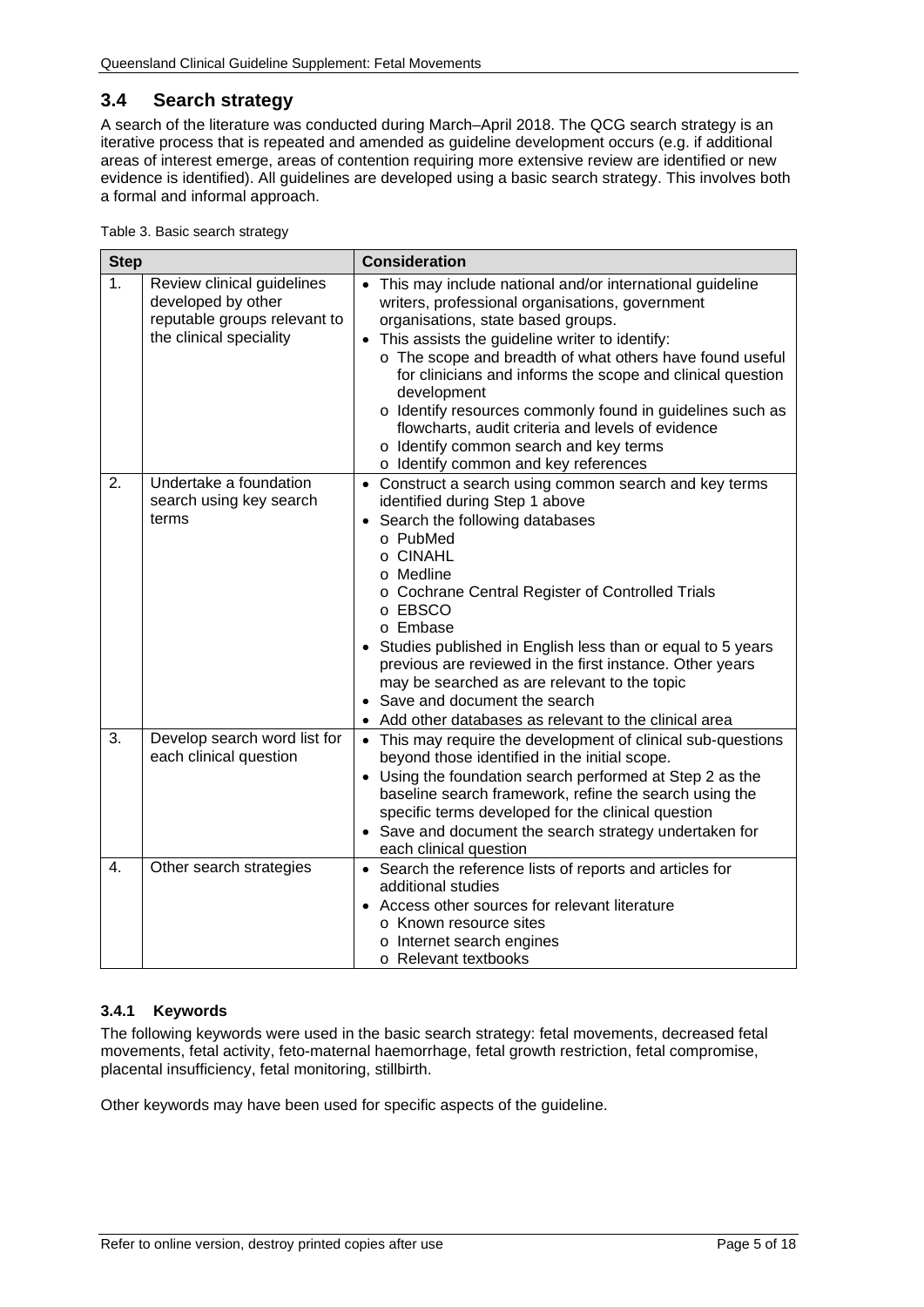# <span id="page-5-0"></span>**4 Consultation**

<span id="page-5-3"></span>Major consultative and development processes occurred between May 2018ar and July 2018.

| <b>Process</b>                   | Activity Use for new guideline or full review                                                                                                                                                                                                                                                                                                                                                     |  |  |
|----------------------------------|---------------------------------------------------------------------------------------------------------------------------------------------------------------------------------------------------------------------------------------------------------------------------------------------------------------------------------------------------------------------------------------------------|--|--|
| <b>Clinical lead</b>             | The nominated Clinical Lead was approved by QCG Steering Committee<br>$\bullet$                                                                                                                                                                                                                                                                                                                   |  |  |
| <b>Consumer</b><br>participation | • Consumer participation was invited from a range of consumer focused<br>organisations who had previously accepted an invitation for on-going<br>involvement with QCG                                                                                                                                                                                                                             |  |  |
| <b>Working party</b>             | • An EOI for working party membership was distributed via email to<br>Queensland clinicians and stakeholders in April 2018<br>The working party was recruited from responses received<br>Working party members who participated in the working party consultation<br>processes are acknowledged in the guideline<br>Working party consultation occurred in a virtual group via email<br>$\bullet$ |  |  |
| <b>Statewide</b><br>consultation | • Consultation was invited from Queensland clinicians and stakeholders<br>during May 2018-July 2018<br>Feedback was received primarily via email<br>$\bullet$<br>All feedback was compiled and provided to the clinical lead and working<br>$\bullet$<br>party members for review and comment                                                                                                     |  |  |

Table 4. Major guideline development processes

## <span id="page-5-1"></span>**4.1 Endorsement**

The guideline was endorsed by the:

- Queensland Clinical Guidelines Steering Committee in August 2018
- Statewide Maternity and Neonatal Clinical Network (Queensland) in September 2018

## <span id="page-5-2"></span>**4.2 Citation**

The recommended citation of Queensland Clinical Guidelines is in the following format:

Queensland Clinical Guidelines. [**Insert Guideline Title**]. Guideline No. [**Insert Guideline Number**]. Queensland Health. [**Insert Year of Publication**]. Available from: [www.health.qld.gov.au/qcg.](http://www.health.qld.gov.au/qcg)

#### **EXAMPLE:**

Queensland Clinical Guidelines. Normal birth. Guideline No. MN17.25-V3-R22. Queensland Health 2017. Available from: [www.health.qld.gov.au/qcg.](http://www.health.qld.gov.au/qcg)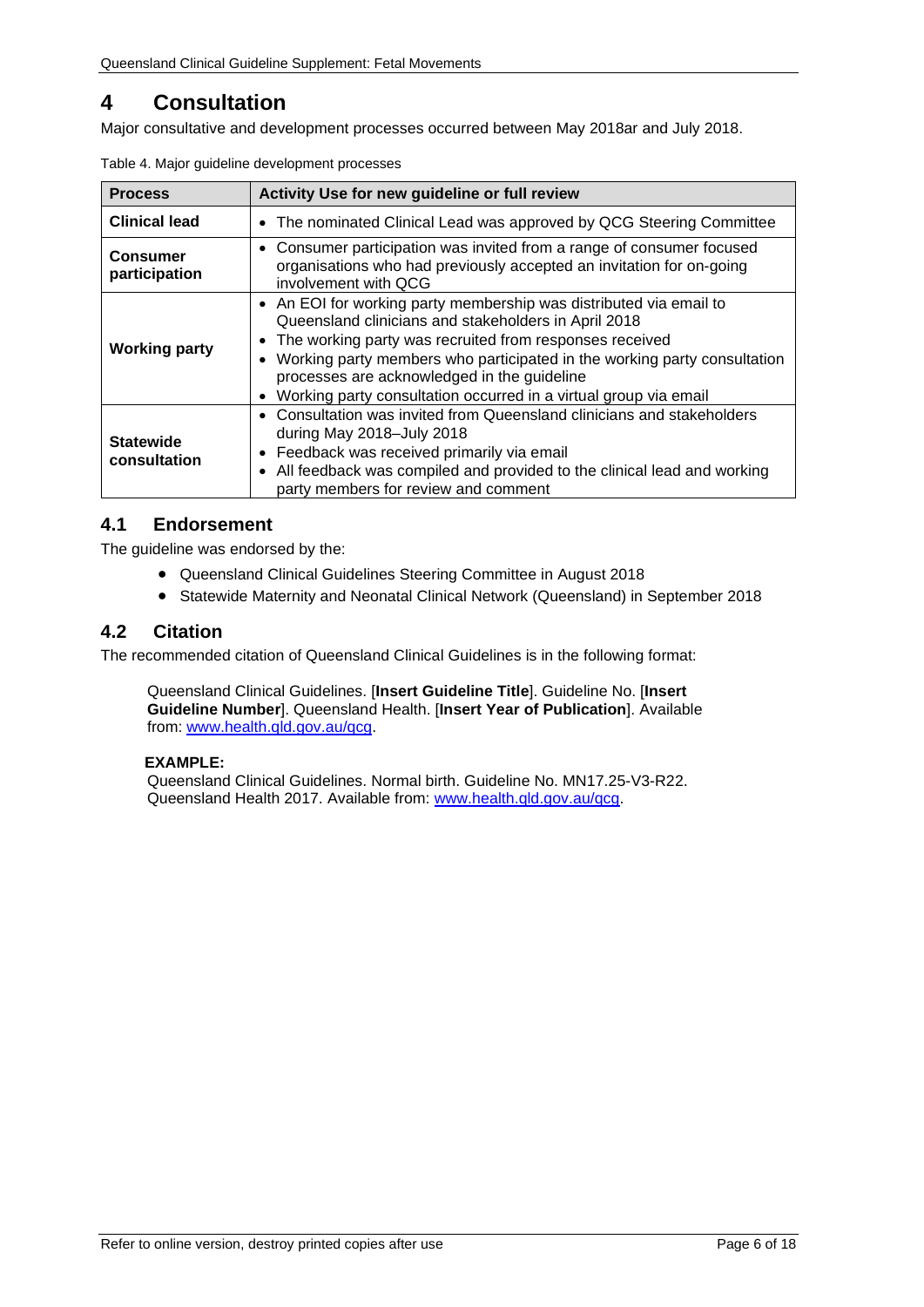# <span id="page-6-0"></span>**5 Levels of evidence**

<span id="page-6-2"></span>The levels of evidence identified in the National Health and Medical Research Council (NHMRC) *Additional levels of evidence and grades for recommendations for developers of guidelines* (2009).

Note that the 'consensus' definition\* in **[Error! Not a valid bookmark self-reference.](#page-6-2)** is different from that proposed by the NHMRC. Instead, it relates to forms of evidence that are not identified by the NHMRC and/or that arise from the clinical experience of the guideline's clinical lead and working party.

<span id="page-6-1"></span>Summary recommendations are outlined in Table 6. [Summary recommendations](#page-7-1)

Table 5. Levels of evidence (GRADE)

| <b>GRADE Levels of evidence</b>                                                                                                                                                                                                                                                                                                                                                               |                                                                                                                                              |         |                                                                                                                                                                   |  |
|-----------------------------------------------------------------------------------------------------------------------------------------------------------------------------------------------------------------------------------------------------------------------------------------------------------------------------------------------------------------------------------------------|----------------------------------------------------------------------------------------------------------------------------------------------|---------|-------------------------------------------------------------------------------------------------------------------------------------------------------------------|--|
| Evidence obtained from a systematic review of all relevant randomised controlled<br>trials.                                                                                                                                                                                                                                                                                                   |                                                                                                                                              |         |                                                                                                                                                                   |  |
| Ш                                                                                                                                                                                                                                                                                                                                                                                             | Evidence obtained from at least one properly designed randomised controlled trial.                                                           |         |                                                                                                                                                                   |  |
| Evidence obtained from well-designed pseudo randomised controlled trials<br>$III-1$<br>(alternate allocation or some other method).<br>Evidence obtained from comparative studies including systematic review of such<br>$III-2$<br>studies with concurrent controls and allocation not randomised (cohort studies),<br>case control studies or interrupted time series with a control group. |                                                                                                                                              |         |                                                                                                                                                                   |  |
|                                                                                                                                                                                                                                                                                                                                                                                               |                                                                                                                                              | $III-3$ | Evidence obtained from comparative studies with historical control, two or more<br>single arm studies, or interrupted time series without parallel control group. |  |
| IV<br>Evidence obtained from case series, either post-test or pre-test and post-test.                                                                                                                                                                                                                                                                                                         |                                                                                                                                              |         |                                                                                                                                                                   |  |
| Consensus*                                                                                                                                                                                                                                                                                                                                                                                    | Opinions based on respected authorities, descriptive studies or reports of expert<br>committees or clinical experience of the working party. |         |                                                                                                                                                                   |  |
| <b>GRADES of evidence<sup>1</sup></b>                                                                                                                                                                                                                                                                                                                                                         |                                                                                                                                              |         |                                                                                                                                                                   |  |
| A<br>Body of evidence can be trusted to guide practice                                                                                                                                                                                                                                                                                                                                        |                                                                                                                                              |         |                                                                                                                                                                   |  |
| в<br>Body of evidence can be trusted to guide practice in most situations                                                                                                                                                                                                                                                                                                                     |                                                                                                                                              |         |                                                                                                                                                                   |  |
| C                                                                                                                                                                                                                                                                                                                                                                                             | Body of evidence provides some support for recommendation(s) but care should be<br>taken in its application                                  |         |                                                                                                                                                                   |  |
| D                                                                                                                                                                                                                                                                                                                                                                                             | Body of evidence is weak and recommendation must be applied with caution                                                                     |         |                                                                                                                                                                   |  |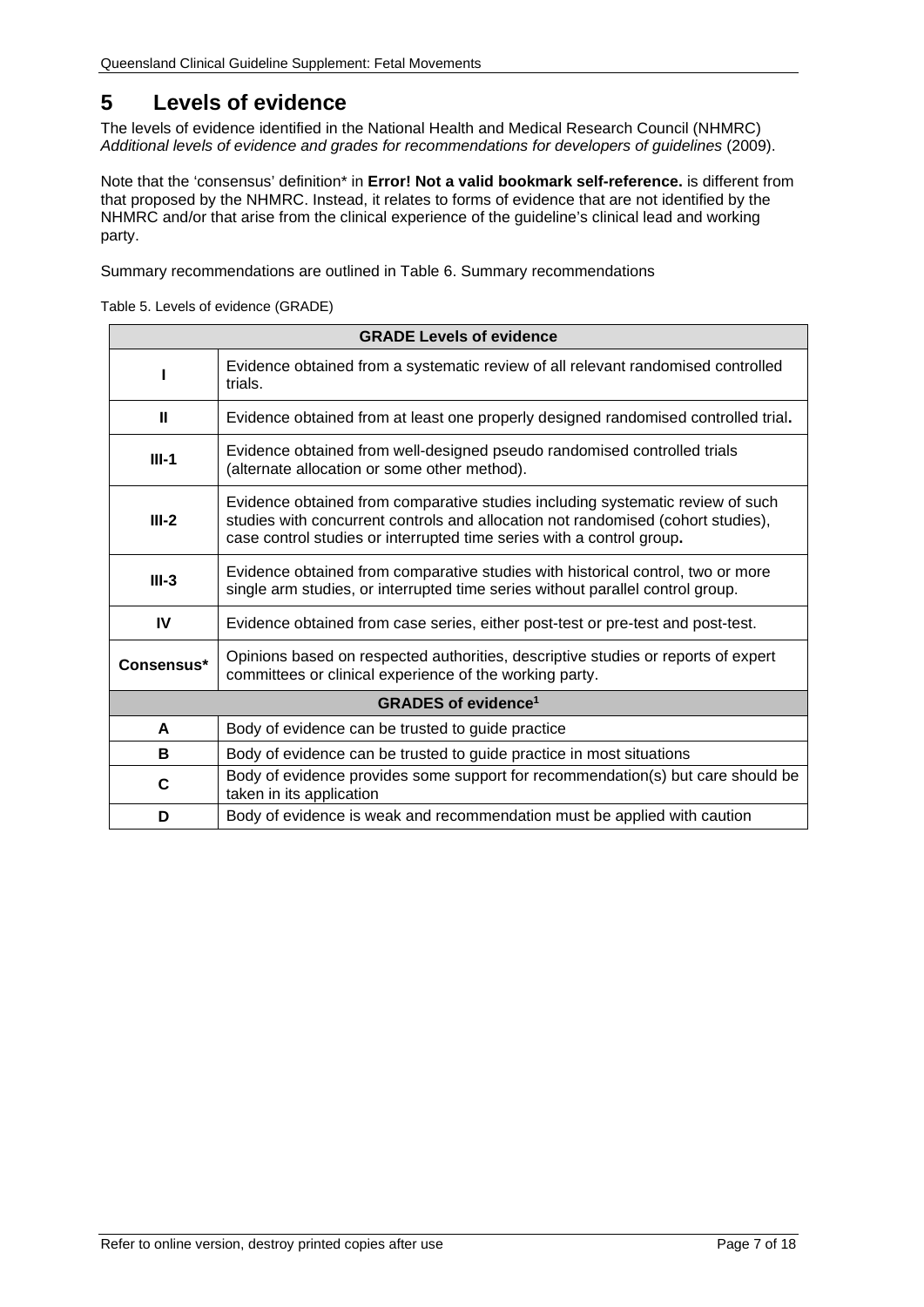## <span id="page-7-0"></span>**5.1 Summary recommendations**

Summary recommendations and levels of evidence are outlined in Table 6. [Summary](#page-7-1)  [recommendations.](#page-7-1)

<span id="page-7-1"></span>Table 6. Summary recommendations

|    | <b>Recommendations</b>                                                                                                                         | <b>GRADE of evidence</b> |
|----|------------------------------------------------------------------------------------------------------------------------------------------------|--------------------------|
| 1. | Advise woman to contact health care provider at any time if<br>concerned about fetal movements                                                 | <b>Consensus</b>         |
| 2. | Advise all women about normal fetal movements early in<br>pregnancy                                                                            | III-3 Grade C            |
| 3. | Do not suggest to women to use 'kick charts'                                                                                                   | I Grade B                |
| 4. | Make clinical assessment of woman and fetus within two hours<br>of woman presenting                                                            | <b>Consensus</b>         |
| 5. | Monitor FHR by CTG if concerns with fetal movements                                                                                            | III-3 Grade C            |
| 6. | Consider testing for feto-maternal transfusion by Kleihauer-<br>Betke or flow cytometry if concerns with fetal movements                       | <b>Consensus</b>         |
| 7. | Perform obstetric USS if concerns with fetal movements-timing<br>based on clinical assessment, CTG, gestational age and recent<br>USS findings | <b>Consensus</b>         |
| 8. | Individualise care for each woman dependent on her clinical<br>presentation                                                                    | <b>Consensus</b>         |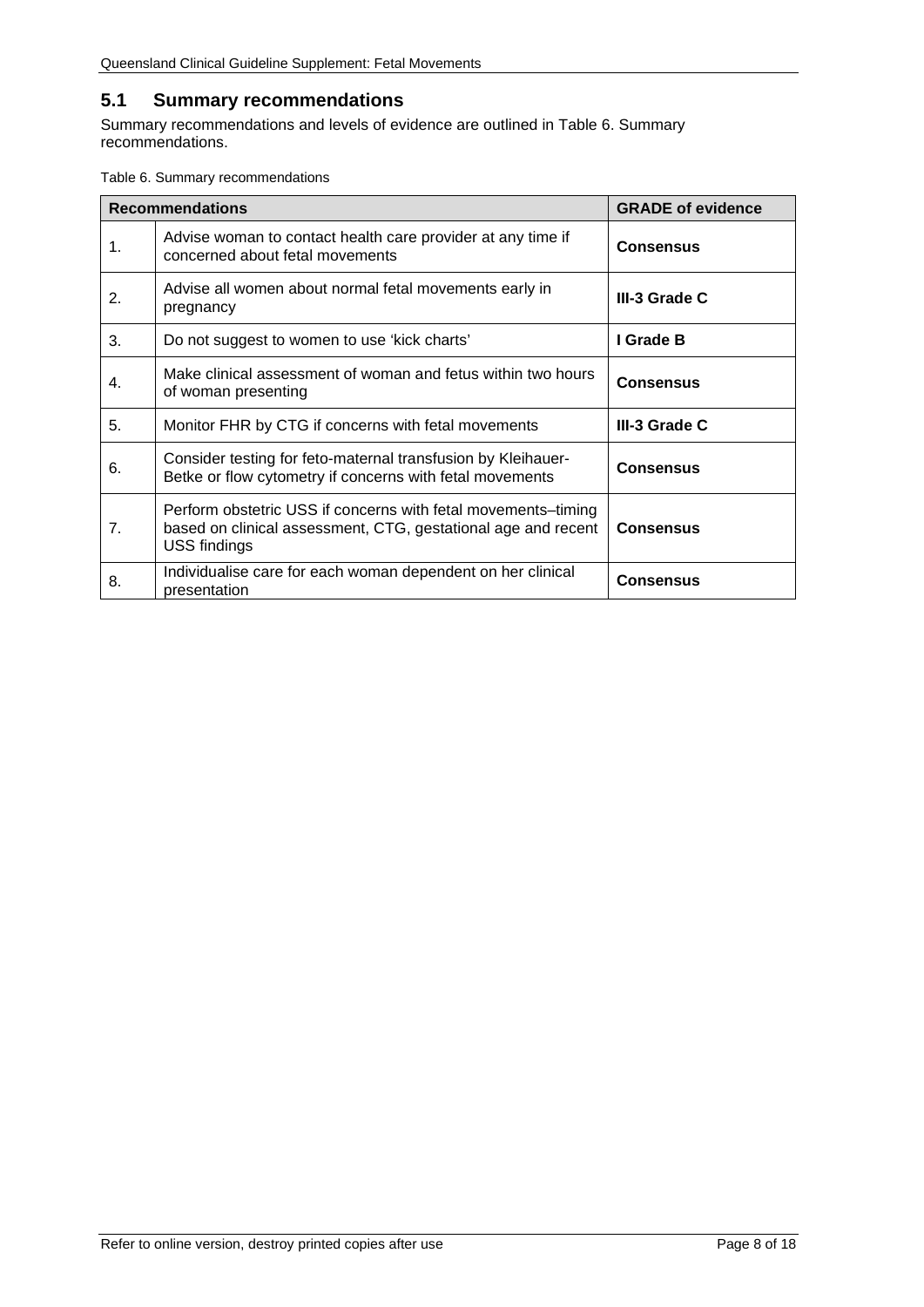# <span id="page-8-0"></span>**6 Implementation**

This guideline is applicable to all Queensland public and private maternity facilities. It can be downloaded in Portable Document Format (PDF) from [www.health.qld.gov.au/qcg](http://www.health.qld.gov.au/qcg)

## <span id="page-8-1"></span>**6.1 Guideline resources**

The following guideline components are provided on the website as separate resources:

• Flowchart: Altered fetal movements

The following guideline components are provided on the QCG website as links to external resources:

- Education resource: Stillbirth CRE *Safer Baby Bundle* e-learning modules
- Parent information: Stillbirth CRE *Safer Baby* brochure

#### <span id="page-8-2"></span>**6.2 Suggested resources**

During the development process stakeholders identified additional resources with potential to complement and enhance guideline implementation and application. The following resources have not been sourced or developed by QCG but are suggested as complimentary to the guideline:

• List of reputable websites to provide additional information to women

#### <span id="page-8-3"></span>**6.3 Implementation measures**

Suggested activities to assist implementation of the guideline are outlined below.

#### <span id="page-8-4"></span>**6.3.1 Implications for implementation**

The following areas may have implications for local implementation of the guideline recommendations. It is suggested they be considered for successful guideline implementation.

- Economic considerations including opportunity costs
- Human resource requirements including clinician skill mix and scope of practice
- Clinician education and training
- Equipment and consumables purchase and maintenance
- Consumer acceptance
- Model of care and service delivery

#### <span id="page-8-5"></span>**6.3.2 QCG measures**

- Notify Chief Executive Officer and relevant stakeholders
- Monitor emerging new evidence to ensure guideline reflects contemporaneous practice
- Capture user feedback
- Record and manage change requests

#### <span id="page-8-6"></span>**6.3.3 Hospital and Health Service measures**

Initiate, promote and support local systems and processes to integrate the guideline into clinical practice, including:

- Hospital and Health Service (HHS) Executive endorse the guidelines and their use in the HHS and communicate this to staff
- Promote the introduction of the guideline to relevant health care professionals
- Support education and training opportunities relevant to the guideline and service capabilities
- Align clinical care with guideline recommendations
- Undertake relevant implementation activities as outlined in the *Guideline implementation checklist* available at [www.health.qld.gov.au/qcg](http://www.health.qld.gov.au/qcg)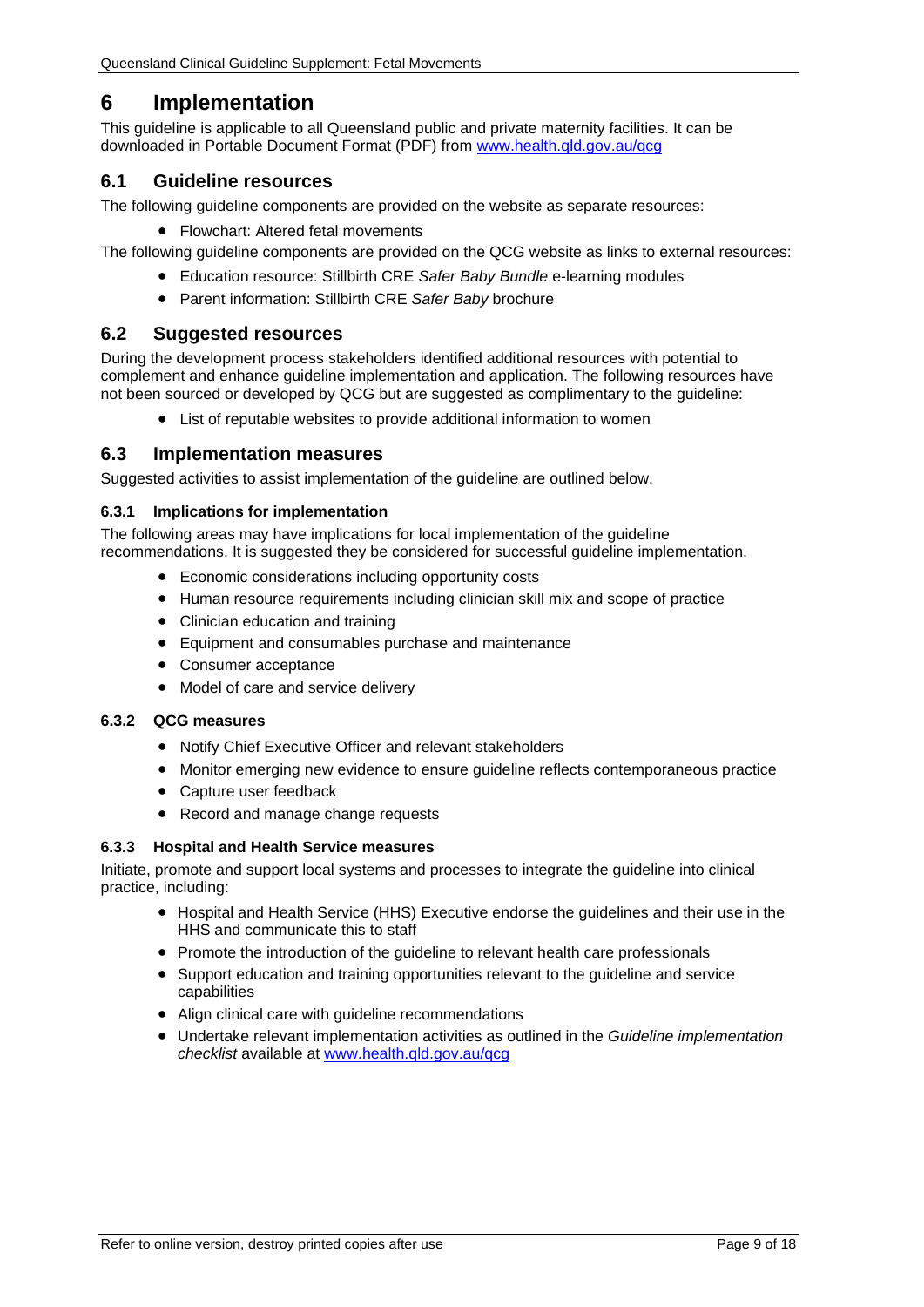## <span id="page-9-0"></span>**6.4 Quality measures**

Auditing of guideline recommendations and content assists with identifying quality of care issues and provides evidence of compliance with the National Safety and Quality Health Service (NSQHS)Standards2 [Refer to Table 7. [NSQHS Standard 1\]](#page-9-2). Suggested audit and quality measures are identified in Table 8. [Clinical quality measures.](#page-9-3)

<span id="page-9-2"></span>Table 7. NSQHS Standard 1

| <b>NSQHS Standard 1: Clinical governance</b>  |                                                                                                                                                                                           |  |  |
|-----------------------------------------------|-------------------------------------------------------------------------------------------------------------------------------------------------------------------------------------------|--|--|
| <b>Clinical performance and effectiveness</b> |                                                                                                                                                                                           |  |  |
| Criterion 1.27:<br><b>Actions required:</b>   |                                                                                                                                                                                           |  |  |
| Evidence based care                           | Provide clinicians with ready access to best-practice<br>а.<br>guidelines, integrated care pathways, clinical pathways and<br>decision support tools relevant to their clinical practice  |  |  |
|                                               | Support clinicians to use the best available evidence,<br>b.<br>including relevant clinical care standards developed by the<br>Australian Commission on Safety and Quality in Health Care |  |  |

<span id="page-9-3"></span>The following clinical quality measures are suggested:

#### Table 8. Clinical quality measures

| <b>No</b> | <b>Audit criteria</b>                                                                                                                                     | <b>Guideline section</b>     |
|-----------|-----------------------------------------------------------------------------------------------------------------------------------------------------------|------------------------------|
| 1.        | All women are given information about normal fetal<br>movements early in pregnancy                                                                        | Assessing fetal<br>movements |
| 2.        | All women are asked at each antenatal appointment to<br>describe their baby's fetal movements                                                             | Assessing fetal<br>movements |
| 3.        | Women presenting with changed or decreased fetal<br>movements have a clinical assessment within two hours of<br>presentation to their healthcare provider | Fetal movements              |
| 4.        | Women presenting with changed or decreased fetal<br>movements have a CTG on presentation within two hours of<br>presentation to their healthcare provider | <b>Fetal movements</b>       |
| 5.        | Women presenting with changed or decreased fetal<br>movements have an obstetric USS performed                                                             | Fetal movements              |
| 6.        | The number of women presenting with reduced or altered fetal<br>movements who have a stillbirth                                                           | Clinical significance        |
| 7.        | All women are given information about normal fetal<br>movements early in pregnancy                                                                        | Assessing fetal<br>movements |

### <span id="page-9-1"></span>**6.5 Areas for future research**

During development the following areas where identified as having limited or poor quality evidence to inform clinical decision making. Further research in these areas may be useful.

- Appropriate screening tools to identify pregnancies at risk when the woman presents with changed fetal movements
- Appropriate interventions for women presenting with changed fetal movements
- Best practice management of women with recurrent changed fetal movements in the presence of normal assessment
- The rate of abnormal Kleihauer-Betke or flow cytometry tests in women with reduced fetal movements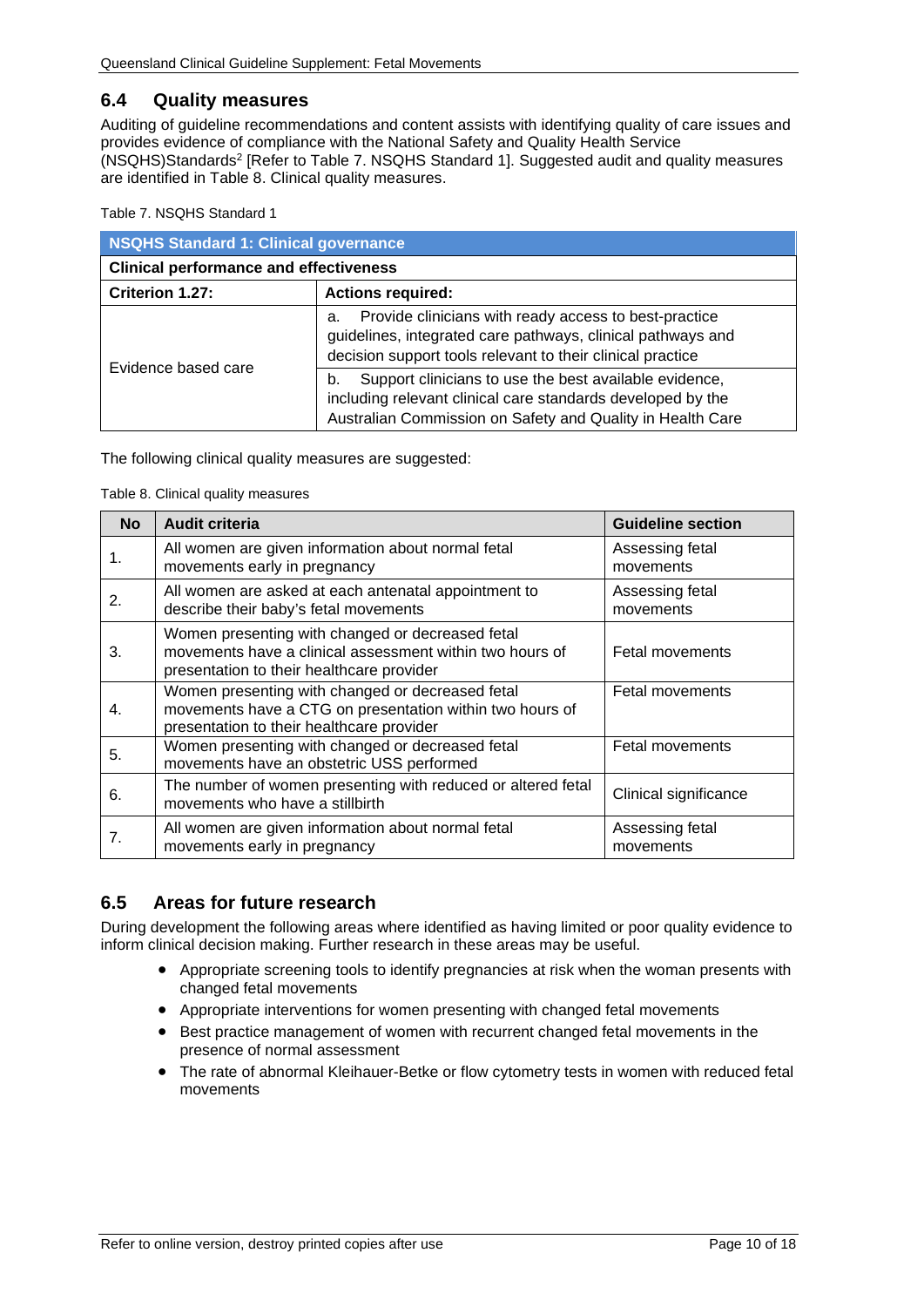## **6.6 Safety and quality**

In conjunction with the Queensland Clinical Guideline *Standard care3*, implementation of this guideline provides evidence of compliance with the National Safety and Quality Health Service Standards and Australian Council on Healthcare Standards (ACHS) Evaluation and Quality Improvement Program (EQuIP) National accreditation programs.2,4

Table 9. NSQHS/EQuIPNational Criteria

<span id="page-10-1"></span><span id="page-10-0"></span>

| <b>NSQHS/EQulPNational Criteria</b>                                                                                                                                                                                              | <b>Actions required</b>                                                                                                                                                                                                                                                                                                                                                                                                                                            | $\boxtimes$ Evidence of compliance                                                                                                                                                                                                                                                                                                                                                                                                                                                                  |  |
|----------------------------------------------------------------------------------------------------------------------------------------------------------------------------------------------------------------------------------|--------------------------------------------------------------------------------------------------------------------------------------------------------------------------------------------------------------------------------------------------------------------------------------------------------------------------------------------------------------------------------------------------------------------------------------------------------------------|-----------------------------------------------------------------------------------------------------------------------------------------------------------------------------------------------------------------------------------------------------------------------------------------------------------------------------------------------------------------------------------------------------------------------------------------------------------------------------------------------------|--|
| <b>NSQHS Standard 1: Clinical governance</b>                                                                                                                                                                                     |                                                                                                                                                                                                                                                                                                                                                                                                                                                                    |                                                                                                                                                                                                                                                                                                                                                                                                                                                                                                     |  |
| Patient safety and quality systems<br>Safety and quality systems are<br>integrated with governance processes<br>to enable organisations to actively<br>manage and improve the safety and<br>quality of health care for patients. | Diversity and high risk groups<br>1.15 The health service organisation:<br>a. Identifies the diversity of the consumers using its services<br>b. Identifies groups of patients using its services who are at higher<br>risk of harm<br>c. Incorporates information on the diversity of its consumers and<br>higher-risk groups into the planning and delivery of care                                                                                              | Assessment and care appropriate to the cohort of patients is<br>☑<br>identified in the guideline<br>High risk groups are identified in the guideline<br>☑<br>The guideline is based on the best available evidence<br>☑                                                                                                                                                                                                                                                                             |  |
| <b>Clinical performance and</b><br>effectiveness<br>The workforce has the right<br>qualifications, skills and supervision to<br>provide safe, high-quality health care to<br>patients.                                           | Evidence based care<br>1.27 The health service organisation has processes that:<br>a. Provide clinicians with ready access to best-practice guidelines,<br>integrated care pathways, clinical pathways and decision support<br>tools relevant to their clinical practice<br>b. Support clinicians to use the best available evidence, including<br>relevant clinical care standards developed by the Australian<br>Commission on Safety and Quality in Health Care | ☑<br>Queensland Clinical Guidelines is funded by Queensland Health<br>to develop clinical guidelines relevant to the service line to guide<br>safe patient care across Queensland<br>The guideline provides evidence-based and best practice<br>⊠<br>recommendations for care<br>☑<br>The guideline is endorsed for use in Queensland Health<br>facilities.<br>A desktop icon is available on every Queensland Health<br>☑<br>computer desktop to provide quick and easy access to the<br>guideline |  |
|                                                                                                                                                                                                                                  | Performance management<br>1.22 The health service organisation has valid and reliable<br>performance review processes that:<br>a. Require members of the workforce to regularly take part in a<br>review of their performance<br>b. Identify needs for training and development in safety and quality<br>c. Incorporate information on training requirements into the<br>organisation's training system                                                            | The guideline has accompanying educational resources to<br>☑<br>support ongoing safety and quality education for identified<br>professional and personal development. The resources are<br>freely available on the internet http://www.health.qld.gov.au/qcg                                                                                                                                                                                                                                        |  |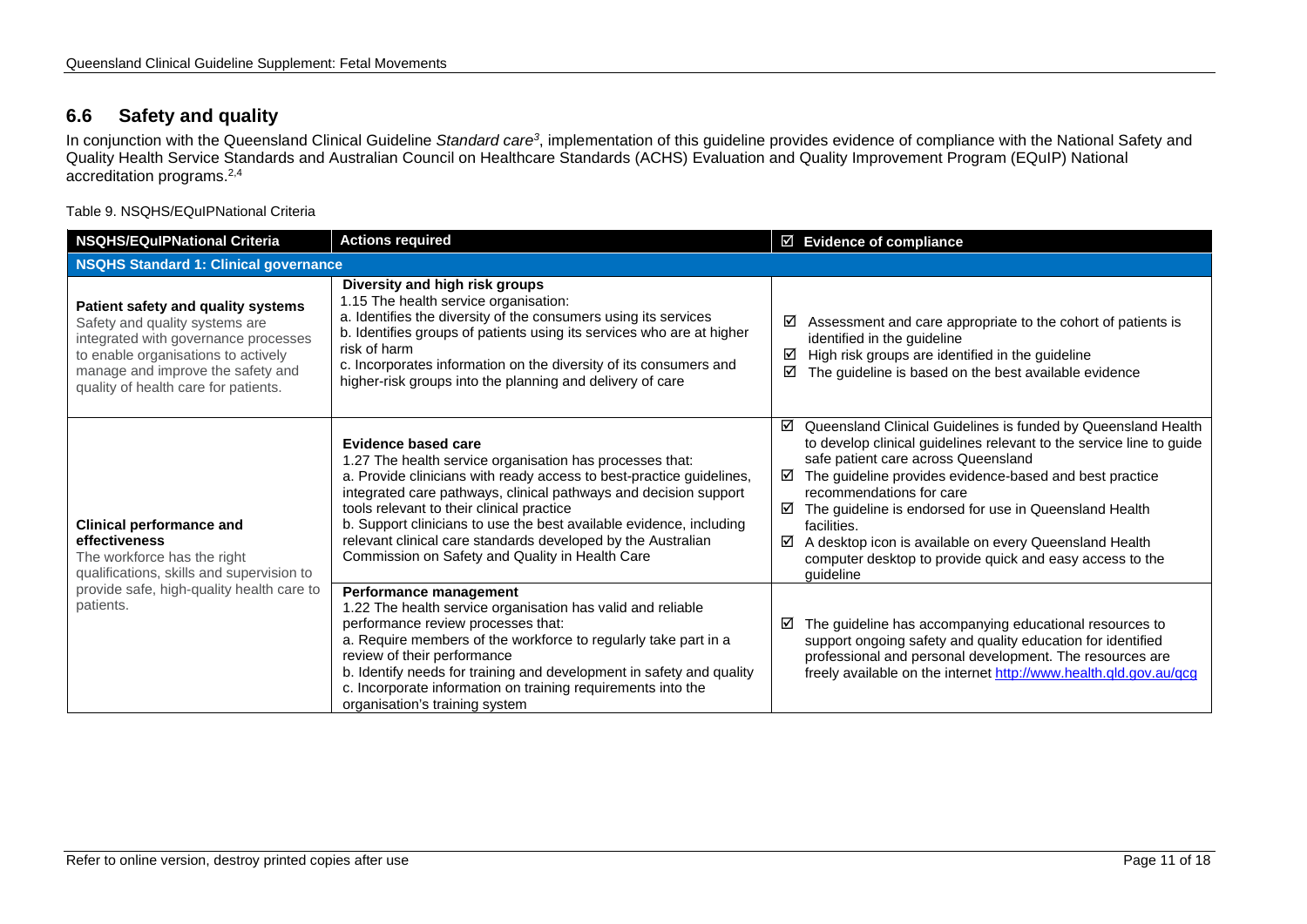| <b>NSQHS/EQuIPNational Criteria</b>                                                                                                                                                                                              | <b>Actions required</b>                                                                                                                                                                                                                                                                                                                                                                                                                                                                                                                                                                                                                                                                                                                                                                                                                                                                                                                                                                         | $\boxtimes$ Evidence of compliance                                                                                                                                                                                                                                                                                                                                                                                                                                       |  |
|----------------------------------------------------------------------------------------------------------------------------------------------------------------------------------------------------------------------------------|-------------------------------------------------------------------------------------------------------------------------------------------------------------------------------------------------------------------------------------------------------------------------------------------------------------------------------------------------------------------------------------------------------------------------------------------------------------------------------------------------------------------------------------------------------------------------------------------------------------------------------------------------------------------------------------------------------------------------------------------------------------------------------------------------------------------------------------------------------------------------------------------------------------------------------------------------------------------------------------------------|--------------------------------------------------------------------------------------------------------------------------------------------------------------------------------------------------------------------------------------------------------------------------------------------------------------------------------------------------------------------------------------------------------------------------------------------------------------------------|--|
| <b>NSQHS Standard 1: Clinical governance</b>                                                                                                                                                                                     |                                                                                                                                                                                                                                                                                                                                                                                                                                                                                                                                                                                                                                                                                                                                                                                                                                                                                                                                                                                                 |                                                                                                                                                                                                                                                                                                                                                                                                                                                                          |  |
| Patient safety and quality systems<br>Safety and quality systems are<br>integrated with governance processes<br>to enable organisations to actively<br>manage and improve the safety and<br>quality of health care for patients. | <b>Policies and procedures</b><br>1.7 The health service organisation uses a risk management<br>approach to:<br>a. Set out, review, and maintain the currency and effectiveness of,<br>policies, procedures and protocols<br>b. Monitor and take action to improve adherence to policies,<br>procedures and protocols<br>c. Review compliance with legislation, regulation and jurisdictional<br>requirements                                                                                                                                                                                                                                                                                                                                                                                                                                                                                                                                                                                   | $\boxtimes$ QCG has established processes to review and maintain all<br>guidelines and associated resources<br>Change requests are managed to ensure currency of published<br>☑<br>guidelines<br>☑<br>Implementation tools and checklist are provided to assist with<br>adherence to guidelines<br>Suggested audit criteria are provided in guideline supplement<br>☑<br>The guidelines comply with legislation, regulation and<br>☑<br>jurisdictional requirements      |  |
| <b>NSQHS Standard 2: Partnering with Consumers</b>                                                                                                                                                                               |                                                                                                                                                                                                                                                                                                                                                                                                                                                                                                                                                                                                                                                                                                                                                                                                                                                                                                                                                                                                 |                                                                                                                                                                                                                                                                                                                                                                                                                                                                          |  |
| <b>Health literacy</b><br>Health service organisations<br>communicate with consumers in a way<br>that supports effective partnerships.                                                                                           | Communication that supports effective partnerships<br>2.8 The health service organisation uses communication<br>mechanisms that are tailored to the diversity of the consumers who<br>use its services and, where relevant, the diversity of the local<br>community<br>2.9 Where information for patients, carers, families and consumers<br>about health and health services is developed internally, the<br>organisation involves consumers in its development and review<br>2.10 The health service organisation supports clinicians to<br>communicate with patients, carers, families and consumers about<br>health and health care so that:<br>a. Information is provided in a way that meets the needs of patients,<br>carers, families and consumers<br>b. Information provided is easy to understand and use<br>c. The clinical needs of patients are addressed while they are in the<br>health service organisation<br>d. Information needs for ongoing care are provided on discharge | $\boxtimes$ Consumer consultation was sought and obtained during the<br>development of the guideline. Refer to the acknowledgement<br>section of the guideline for details<br>Consumer information is developed to align with the guideline<br>☑<br>and included consumer involvement during development and<br>review<br>☑<br>The consumer information was developed using plain English<br>and with attention to literacy and ease of reading needs of the<br>consumer |  |
| Partnering with consumers in<br>organisational design and<br>governance<br>Consumers are partners in the design<br>and governance of the organisation.                                                                           | Partnerships in healthcare governance planning, design,<br>measurement and evaluation<br>2.11 The health service organisation:<br>a. Involves consumers in partnerships in the governance of, and to<br>design, measure and evaluate, health care<br>b. Has processes so that the consumers involved in these<br>partnerships reflect the diversity of consumers who use the service<br>or, where relevant, the diversity of the local community<br>2.14 The health service organisation works in partnership with<br>consumers to incorporate their views and experiences into training<br>and education for the workforce                                                                                                                                                                                                                                                                                                                                                                     | $\boxtimes$ Consumers are members of guideline working parties<br>$\boxtimes$ The guideline is based on the best available evidence<br>$\boxtimes$ The guidelines and consumer information are endorsed by the<br>QCG and Queensland Statewide Maternity and Neonatal Clinical<br>Network Steering Committees which includes consumer<br>membership                                                                                                                      |  |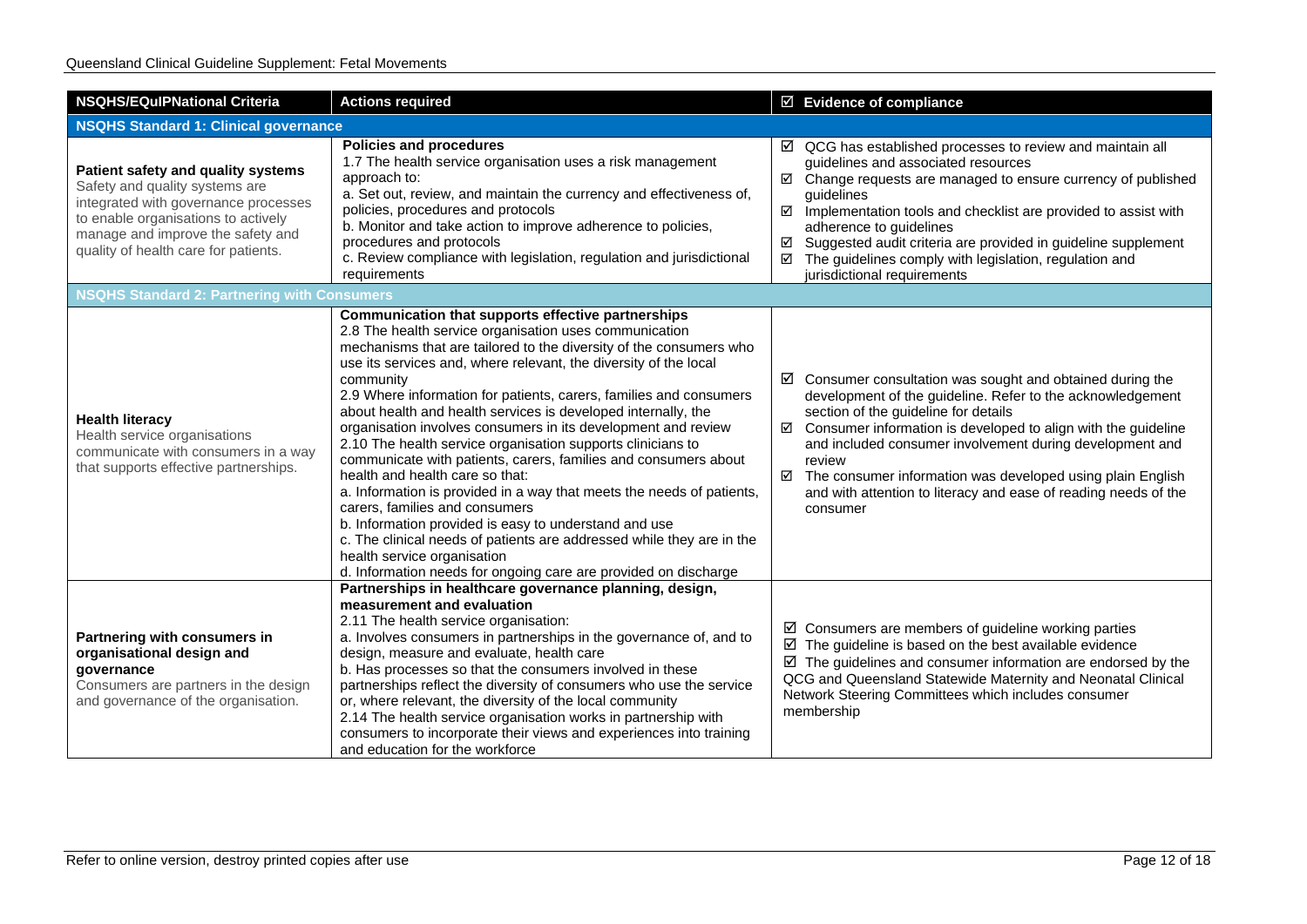#### Queensland Clinical Guideline Supplement: Fetal Movements

| <b>NSQHS/EQuIPNational Criteria</b>                                                                                                                                                                                                                                                                                        | <b>Actions required</b>                                                                                                                                                                                                                                                                                                                                                                                                                                                                                                                                                                                                              | $\boxtimes$ Evidence of compliance                                                                                                                                                                                                                                                                                                                                                                                   |  |  |
|----------------------------------------------------------------------------------------------------------------------------------------------------------------------------------------------------------------------------------------------------------------------------------------------------------------------------|--------------------------------------------------------------------------------------------------------------------------------------------------------------------------------------------------------------------------------------------------------------------------------------------------------------------------------------------------------------------------------------------------------------------------------------------------------------------------------------------------------------------------------------------------------------------------------------------------------------------------------------|----------------------------------------------------------------------------------------------------------------------------------------------------------------------------------------------------------------------------------------------------------------------------------------------------------------------------------------------------------------------------------------------------------------------|--|--|
| NSQHS Standard 4: Medication safety                                                                                                                                                                                                                                                                                        |                                                                                                                                                                                                                                                                                                                                                                                                                                                                                                                                                                                                                                      |                                                                                                                                                                                                                                                                                                                                                                                                                      |  |  |
| <b>Clinical governance and quality</b><br>improvement to support medication<br>management<br>Organisation-wide systems are used to<br>support and promote safety for<br>procuring, supplying, storing,<br>compounding, manufacturing,<br>prescribing, dispensing, administering<br>and monitoring the effects of medicines | Integrating clinical governance<br>4.1 Clinicians use the safety and quality systems from the Clinical<br>Governance Standard when:<br>a. Implementing policies and procedures for medication<br>management<br>b. Managing risks associated with medication management<br>c. Identifying training requirements for medication management                                                                                                                                                                                                                                                                                             | The guideline provides current evidence based<br>☑<br>recommendations about medication                                                                                                                                                                                                                                                                                                                               |  |  |
| NSQHS Standard 5: Comprehensive care                                                                                                                                                                                                                                                                                       |                                                                                                                                                                                                                                                                                                                                                                                                                                                                                                                                                                                                                                      |                                                                                                                                                                                                                                                                                                                                                                                                                      |  |  |
| <b>Clinical governance and quality</b><br>improvement to support<br>comprehensive care<br>Systems are in place to support<br>clinicians to deliver comprehensive care                                                                                                                                                      | Integrating clinical governance<br>5.1 Clinicians use the safety and quality systems from the Clinical<br>Governance Standard when:<br>a. Implementing policies and procedures for comprehensive care<br>b. Managing risks associated with comprehensive care<br>c. Identifying training requirements to deliver comprehensive care<br><b>Partnering with consumers</b><br>5.3 Clinicians use organisational processes from the Partnering with<br>Consumers Standard when providing comprehensive care to:<br>a. Actively involve patients in their own care<br>b. Meet the patient's information needs<br>c. Share decision-making | The guideline has accompanying educational resources to<br>☑<br>support ongoing safety and quality education for identified<br>professional and personal development. The resources are<br>freely available on the internet http://www.health.qld.gov.au/qcg<br>The guideline provides evidence-based and best practice<br>☑<br>recommendations for care<br>Consumer information is developed for the guideline<br>☑ |  |  |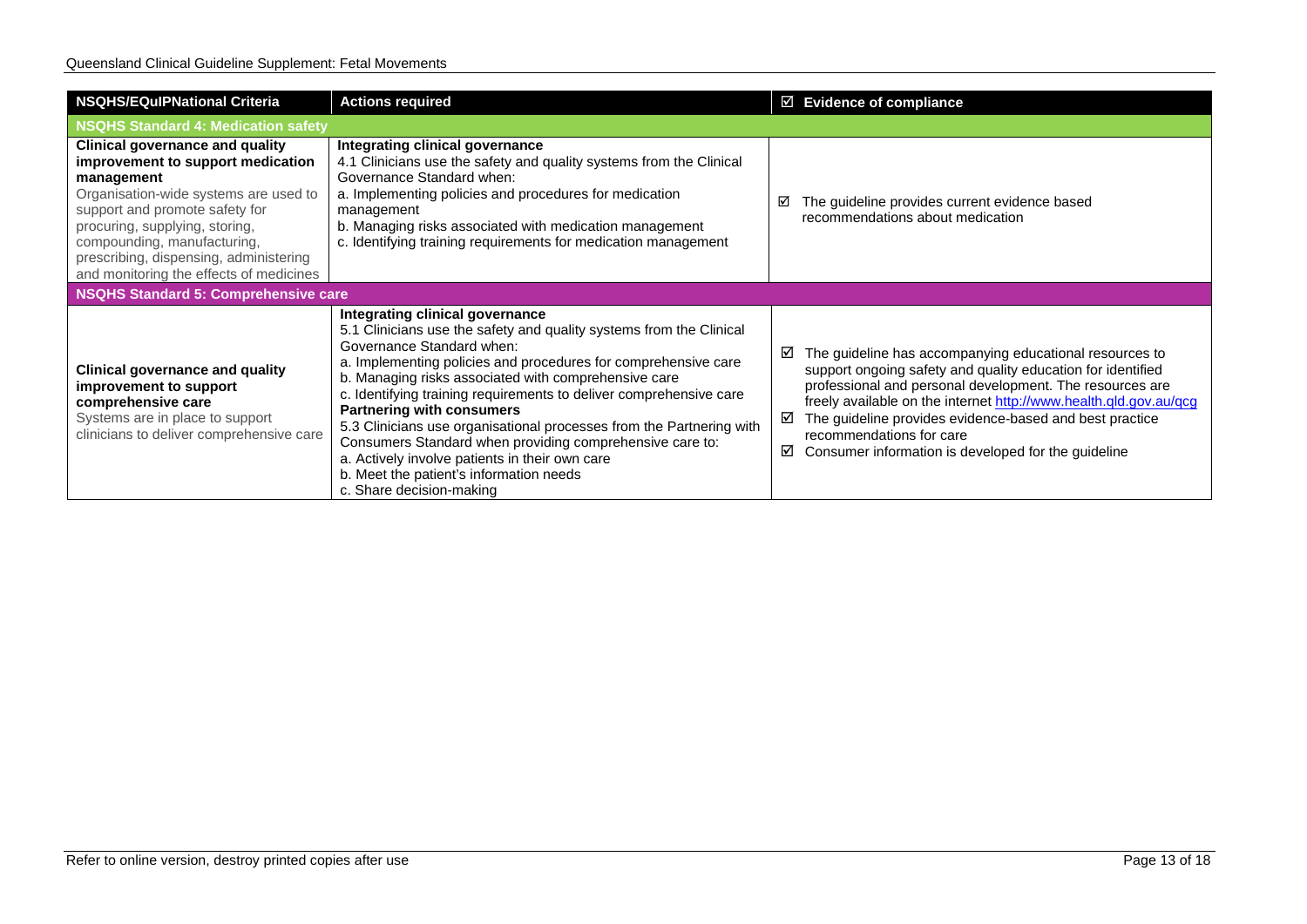| <b>NSQHS/EQulPNational Criteria</b>                                                                                                                                                                                                           | <b>Actions required</b>                                                                                                                                                                                                                                                                                                                                                                                                                                                                                                                                                                                                                                                                                                                                                                                                                                                                                                                                                                                                                                                                                                                                                                                                                                                                            | $\boxtimes$ Evidence of compliance                                                                                                                                                                                                                                                                                                                                                                                                                                                                    |  |
|-----------------------------------------------------------------------------------------------------------------------------------------------------------------------------------------------------------------------------------------------|----------------------------------------------------------------------------------------------------------------------------------------------------------------------------------------------------------------------------------------------------------------------------------------------------------------------------------------------------------------------------------------------------------------------------------------------------------------------------------------------------------------------------------------------------------------------------------------------------------------------------------------------------------------------------------------------------------------------------------------------------------------------------------------------------------------------------------------------------------------------------------------------------------------------------------------------------------------------------------------------------------------------------------------------------------------------------------------------------------------------------------------------------------------------------------------------------------------------------------------------------------------------------------------------------|-------------------------------------------------------------------------------------------------------------------------------------------------------------------------------------------------------------------------------------------------------------------------------------------------------------------------------------------------------------------------------------------------------------------------------------------------------------------------------------------------------|--|
| NSQHS Standard 6: Communicating for safety                                                                                                                                                                                                    |                                                                                                                                                                                                                                                                                                                                                                                                                                                                                                                                                                                                                                                                                                                                                                                                                                                                                                                                                                                                                                                                                                                                                                                                                                                                                                    |                                                                                                                                                                                                                                                                                                                                                                                                                                                                                                       |  |
| <b>Clinical governance and quality</b><br>improvement to support effective<br>communication<br>Systems are in place for effective and<br>coordinated communication that<br>supports the delivery of continuous and<br>safe care for patients. | Integrating clinical governance<br>6.1 Clinicians use the safety and quality systems from the Clinical<br>Governance Standard when:<br>a. Implementing policies and procedures to support effective clinical<br>communication<br>b. Managing risks associated with clinical communication<br>c. Identifying training requirements for effective and coordinated<br>clinical communication<br><b>Partnering with consumers</b><br>6.3 Clinicians use organisational processes from the Partnering with<br>Consumers Standard to effectively communicate with patients,<br>carers and families during high-risk situations to:<br>a. Actively involve patients in their own care<br>b. Meet the patient's information needs<br>c. Share decision-making<br>Organisational processes to support effective communication<br>6.4 The health service organisation has clinical communications<br>processes to support effective communication when:<br>a. Identification and procedure matching should occur<br>b. All or part of a patient's care is transferred within the organisation,<br>between multidisciplinary teams, between clinicians or between<br>organisations; and on discharge<br>c. Critical information about a patient's care, including information on<br>risks, emerges or changes | $\boxtimes$ Requirements for effective clinical communication by clinicians<br>are identified<br>$\boxtimes$ The guideline provides evidence-based and best practice<br>recommendations for communication between clinicians<br>The guideline provides evidence-based and best practice<br>☑<br>recommendations for communication with patients, carers and<br>families<br>☑<br>The guideline provides evidence-based and best practice<br>recommendations for discharge planning and follow -up care |  |
| <b>Communication of critical</b><br>information<br>Systems to effectively communicate<br>critical information and risks when they<br>emerge or change are used to ensure<br>safe patient care.                                                | <b>Communicating critical information</b><br>6.9 Clinicians and multidisciplinary teams use clinical<br>communication processes to effectively communicate critical<br>information, alerts and risks, in a timely way, when they emerge or<br>change to:<br>a. Clinicians who can make decisions about care<br>b. Patients, carers and families, in accordance with the wishes of the<br>patient<br>6.10 The health service organisation ensures that there are<br>communication processes for patients, carers and families to directly<br>communicate critical information and risks about care to clinicians                                                                                                                                                                                                                                                                                                                                                                                                                                                                                                                                                                                                                                                                                    | $\boxtimes$ Requirements for effective clinical communication of critical<br>information are identified<br>$\boxtimes$ Requirements for escalation of care are identified                                                                                                                                                                                                                                                                                                                             |  |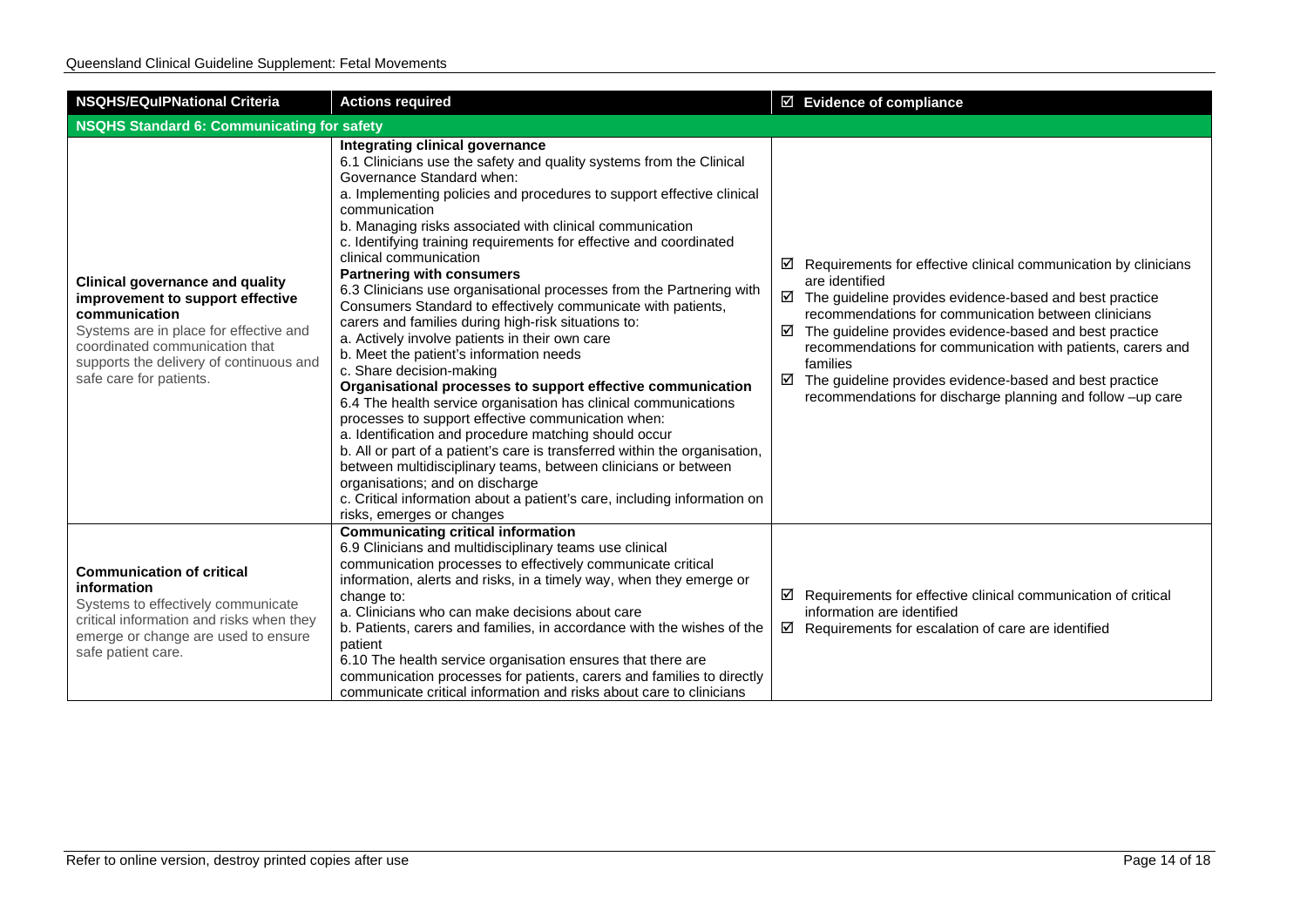| <b>NSQHS/EQulPNational Criteria</b>                                                                                                                                                          | <b>Actions required</b>                                                                                                                                                                                                                                                                                                                                                                                                                                                                                                                                                                                                                                                                                                                                                                                                                                                                                                                                                                             | ☑ Evidence of compliance                                                                                                                                                              |  |
|----------------------------------------------------------------------------------------------------------------------------------------------------------------------------------------------|-----------------------------------------------------------------------------------------------------------------------------------------------------------------------------------------------------------------------------------------------------------------------------------------------------------------------------------------------------------------------------------------------------------------------------------------------------------------------------------------------------------------------------------------------------------------------------------------------------------------------------------------------------------------------------------------------------------------------------------------------------------------------------------------------------------------------------------------------------------------------------------------------------------------------------------------------------------------------------------------------------|---------------------------------------------------------------------------------------------------------------------------------------------------------------------------------------|--|
| NSQHS Standard 6: Communicating for safety (continued)                                                                                                                                       |                                                                                                                                                                                                                                                                                                                                                                                                                                                                                                                                                                                                                                                                                                                                                                                                                                                                                                                                                                                                     |                                                                                                                                                                                       |  |
| <b>Correct identification and procedure</b><br>matching<br>Systems to maintain the identity of the<br>patient are used to ensure that the<br>patient receives the care intended for<br>them. | Correct identification and procedure matching<br>6.5 The health service organisation:<br>a. Defines approved identifiers for patients according to best-<br>practice guidelines<br>b. Requires at least three approved identifiers on registration and<br>admission; when care, medication, therapy and other services are<br>provided; and when clinical handover, transfer or discharge<br>documentation is generated                                                                                                                                                                                                                                                                                                                                                                                                                                                                                                                                                                             | Requirements for safe and for correct patient identification are<br>☑<br>identified                                                                                                   |  |
| <b>Communicating at clinical handover</b><br>Processes for structured clinical<br>handover are used to effectively<br>communicate about the health care of<br>patients.                      | <b>Clinical handover</b><br>6.7 The health service organisation, in collaboration with clinicians,<br>defines the:<br>a. Minimum information content to be communicated at clinical<br>handover, based on best-practice guidelines<br>b. Risks relevant to the service context and the particular needs of<br>patients, carers and families<br>c. Clinicians who are involved in the clinical handover<br>6.8 Clinicians use structured clinical handover processes that<br>include:<br>a. Preparing and scheduling clinical handover<br>b. Having the relevant information at clinical handover<br>c. Organising relevant clinicians and others to participate in clinical<br>handover<br>d. Being aware of the patient's goals and preferences<br>e. Supporting patients, carers and families to be involved in clinical<br>handover, in accordance with the wishes of the patient<br>f. Ensuring that clinical handover results in the transfer of<br>responsibility and accountability for care | The guideline acknowledges the need for local protocols to<br>☑<br>support transfer of information, professional responsibility and<br>accountability for some or all aspects of care |  |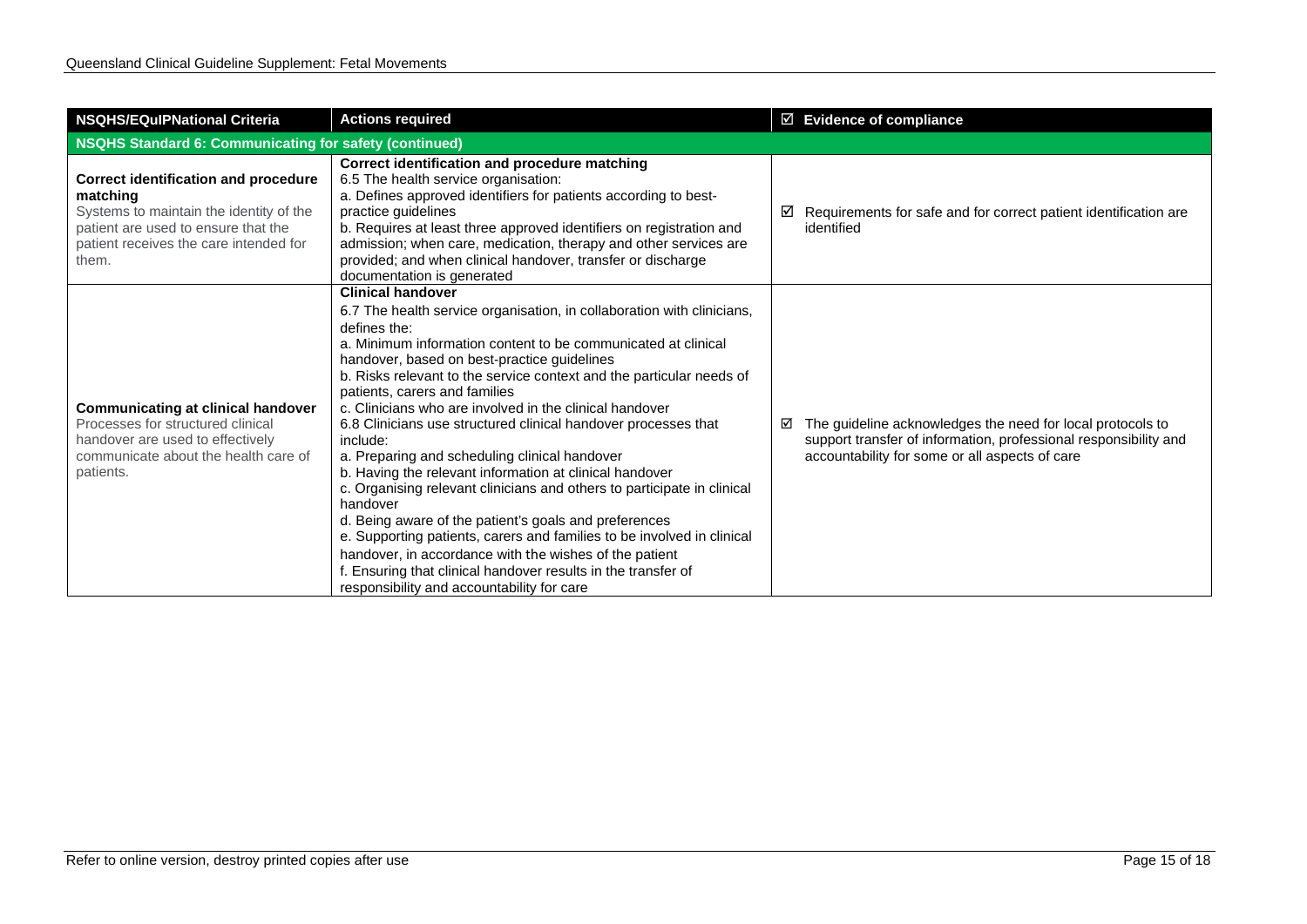| <b>NSQHS/EQulPNational Criteria</b>                                                                                                                                                                                                                                                           | <b>Actions required</b>                                                                                                                                                                                                                                                                                                                                                                                                                                                                                                                                                                                                                                                                                            | $\boxtimes$ Evidence of compliance                      |                                                                                                                         |  |
|-----------------------------------------------------------------------------------------------------------------------------------------------------------------------------------------------------------------------------------------------------------------------------------------------|--------------------------------------------------------------------------------------------------------------------------------------------------------------------------------------------------------------------------------------------------------------------------------------------------------------------------------------------------------------------------------------------------------------------------------------------------------------------------------------------------------------------------------------------------------------------------------------------------------------------------------------------------------------------------------------------------------------------|---------------------------------------------------------|-------------------------------------------------------------------------------------------------------------------------|--|
| <b>NSQHS Standard 7: Blood management</b>                                                                                                                                                                                                                                                     |                                                                                                                                                                                                                                                                                                                                                                                                                                                                                                                                                                                                                                                                                                                    |                                                         |                                                                                                                         |  |
| <b>Clinical governance and quality</b><br>improvement to support blood<br>management<br>Organisation-wide governance and<br>quality improvement systems are used<br>to ensure safe and high-quality care of<br>patients' own blood, and to ensure that<br>blood product requirements are met. | Integrating clinical governance<br>7.1 Clinicians use the safety and quality systems from the Clinical<br>Governance Standard when:<br>a. Implementing policies and procedures for blood management<br>b. Managing risks associated with blood management<br>c. Identifying training requirements for blood management                                                                                                                                                                                                                                                                                                                                                                                             | recommendations for use of blood products               | The guideline provides evidence-based and best practice                                                                 |  |
| Prescribing and clinical use of blood<br>and blood products<br>The clinical use of blood and blood<br>products is appropriate, and strategies<br>are used to reduce the risks associated<br>with transfusion.                                                                                 | Optimising and conserving patients' own blood<br>7.4 Clinicians use the blood and blood products processes to<br>manage the need for, and minimise the inappropriate use of, blood<br>and blood products by:<br>a. Optimising patients' own red cell mass, haemoglobin and iron<br>stores<br>b. Identifying and managing patients with, or at risk of, bleeding<br>c. Determining the clinical need for blood and blood products, and<br>related risks<br>Prescribing and administering blood and blood products<br>7.6 The health service organisation supports clinicians to prescribe<br>and administer blood and blood products appropriately, in<br>accordance with national guidelines and national criteria | recommendations for use of blood products<br>guidelines | The guideline provides evidence-based and best practice<br>The guideline is consistent with recommendations of national |  |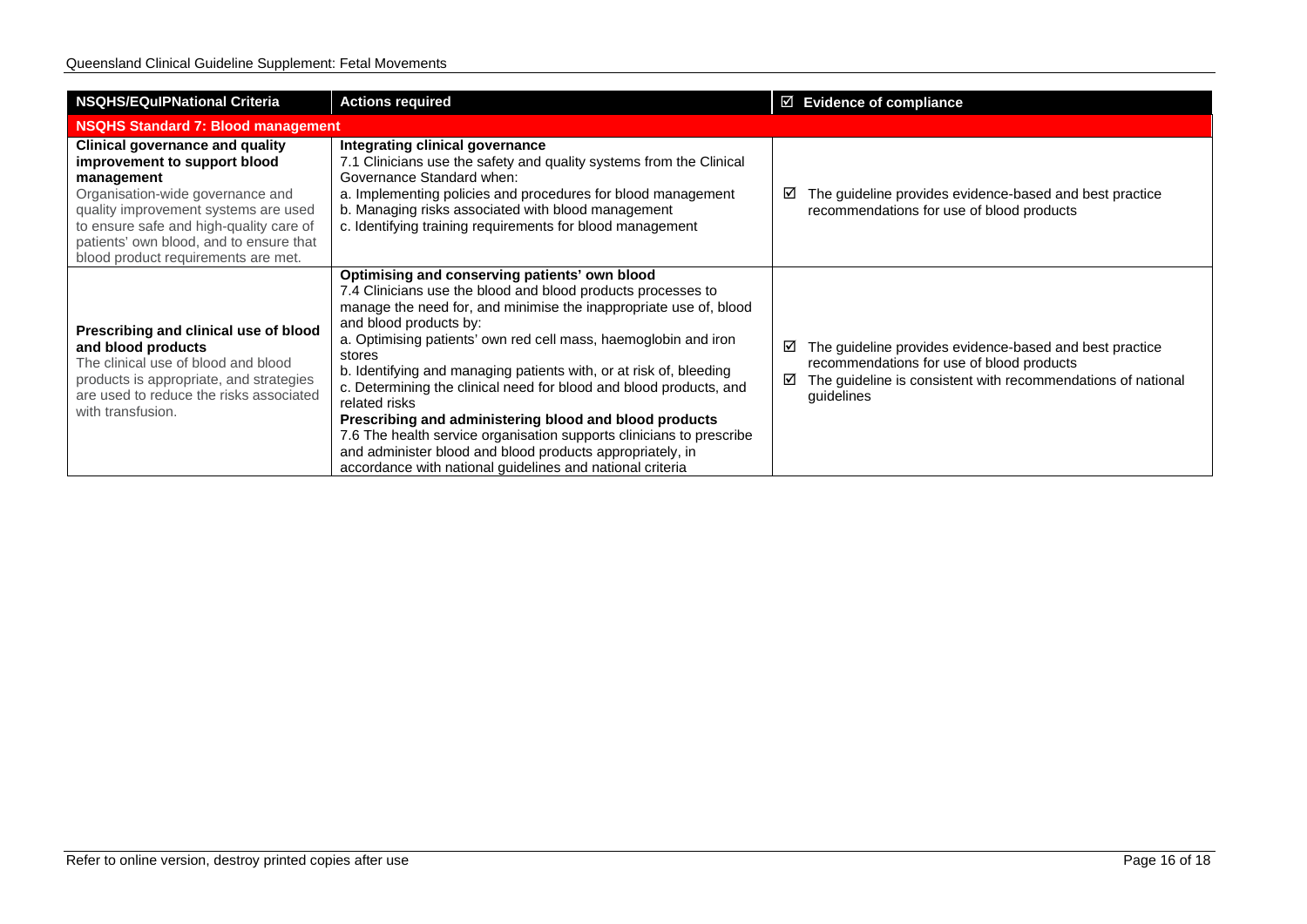| <b>NSQHS/EQulPNational Criteria</b>                                                                                                                                                                                                                                                                | <b>Actions required</b>                                                                                                                                                                                                                                                                                                                                                                                                                                                                                                                                                                                                                                                                                                                                                                                                                                                                                                                                                                                                                                                                                                                                                                                                              | $\boxtimes$ Evidence of compliance                                                                                                                                                                                                                                                         |  |  |
|----------------------------------------------------------------------------------------------------------------------------------------------------------------------------------------------------------------------------------------------------------------------------------------------------|--------------------------------------------------------------------------------------------------------------------------------------------------------------------------------------------------------------------------------------------------------------------------------------------------------------------------------------------------------------------------------------------------------------------------------------------------------------------------------------------------------------------------------------------------------------------------------------------------------------------------------------------------------------------------------------------------------------------------------------------------------------------------------------------------------------------------------------------------------------------------------------------------------------------------------------------------------------------------------------------------------------------------------------------------------------------------------------------------------------------------------------------------------------------------------------------------------------------------------------|--------------------------------------------------------------------------------------------------------------------------------------------------------------------------------------------------------------------------------------------------------------------------------------------|--|--|
| NSQHS Standard 8: Recognising and responding to acute deterioration                                                                                                                                                                                                                                |                                                                                                                                                                                                                                                                                                                                                                                                                                                                                                                                                                                                                                                                                                                                                                                                                                                                                                                                                                                                                                                                                                                                                                                                                                      |                                                                                                                                                                                                                                                                                            |  |  |
| <b>Clinical governance and quality</b><br>improvement to support recognition<br>and response systems<br>Organisation-wide systems are used to<br>support and promote detection and<br>recognition of acute deterioration, and<br>the response to patients whose<br>condition acutely deteriorates. | Integrating clinical governance<br>8.1 Clinicians use the safety and quality systems from the Clinical<br>Governance Standard when:<br>a. Implementing policies and procedures for recognising and<br>responding to acute deterioration<br>b. Managing risks associated with recognising and responding to<br>acute deterioration<br>c. Identifying training requirements for recognising and responding<br>to acute deterioration<br><b>Partnering with consumers</b><br>8.3 Clinicians use organisational processes from the Partnering with<br>Consumers Standard when recognising and responding to acute<br>deterioration to:<br>a. Actively involve patients in their own care<br>b. Meet the patient's information needs<br>c. Share decision-making<br>Recognising acute deterioration<br>8.4 The health service organisation has processes for clinicians to<br>detect acute physiological deterioration that require clinicians to:<br>a. Document individualised vital sign monitoring plans<br>b. Monitor patients as required by their individualised monitoring<br>plan<br>c. Graphically document and track changes in agreed observations<br>to detect acute deterioration over time, as appropriate for the patient | The guideline is consistent with National Consensus statements<br>☑<br>recommendations<br>The guideline recommends use of tools consistent with the<br>☑<br>principles of recognising and responding to clinical deterioration<br>Consumer information is developed for the guideline<br>☑ |  |  |
| <b>EQuIP Standard 12 Provision of care</b>                                                                                                                                                                                                                                                         |                                                                                                                                                                                                                                                                                                                                                                                                                                                                                                                                                                                                                                                                                                                                                                                                                                                                                                                                                                                                                                                                                                                                                                                                                                      |                                                                                                                                                                                                                                                                                            |  |  |
| <b>Criterion 1: Assessment and care</b><br>planning<br>12.1 Ensuring assessment is<br>comprehensive and based upon current<br>professional standards and evidence<br>based practice                                                                                                                | 12.1.1 Guidelines are available and accessible by staff to assess<br>physical, spiritual, cultural, physiological and social health promotion<br>needs                                                                                                                                                                                                                                                                                                                                                                                                                                                                                                                                                                                                                                                                                                                                                                                                                                                                                                                                                                                                                                                                               | ☑<br>Assessment and care appropriate to the cohort of patients is<br>identified in the guideline<br>☑<br>The guideline is based on the best available evidence                                                                                                                             |  |  |